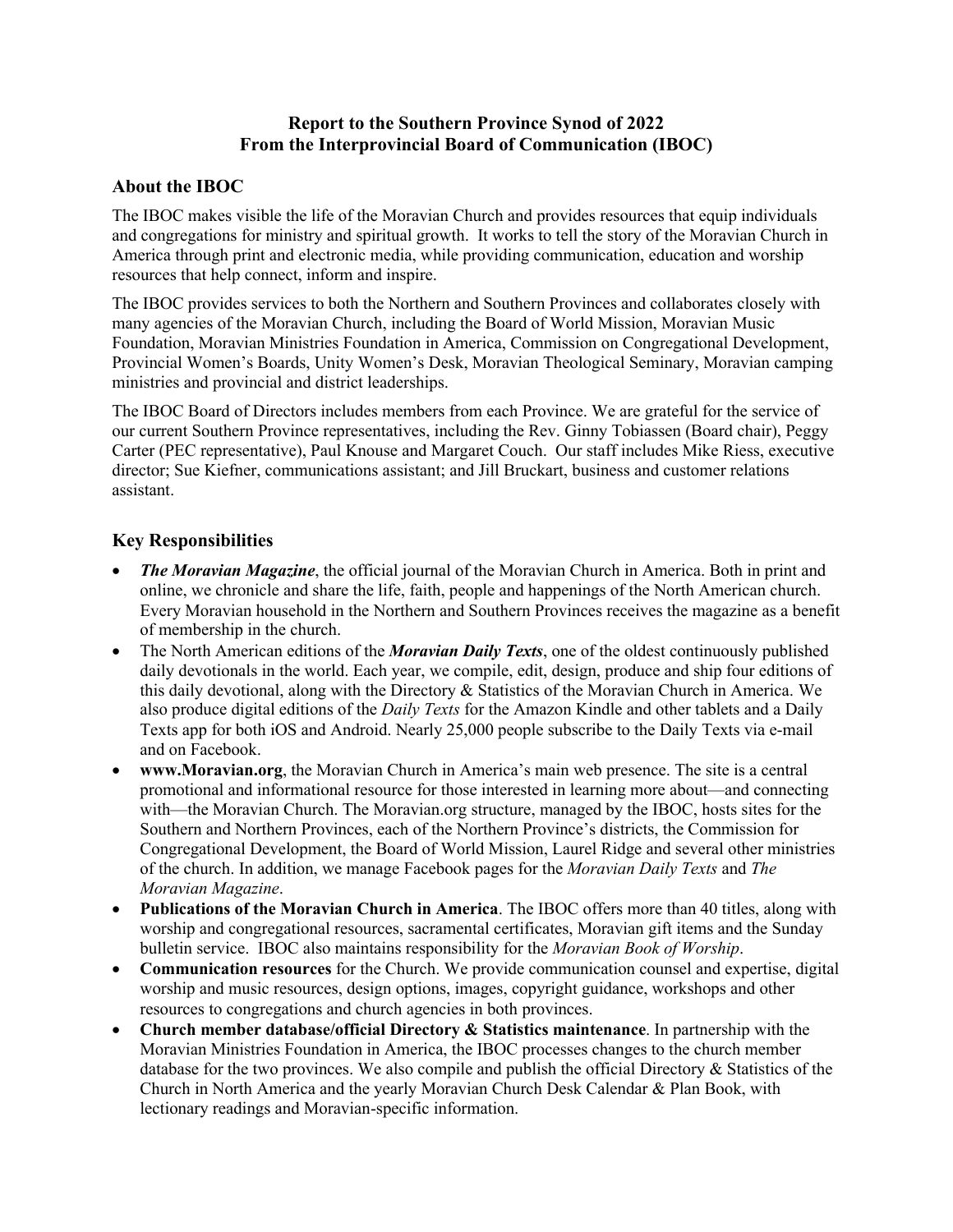# **Summary of Activities**

Provincial funding supports many aspects of the IBOC's ongoing ministries. It helps fund our key programs and the staff to make them possible. As our operating expenses are predominantly programdriven, provincial support is vital to our ability to deliver on our main activities. During the latest intersynodal period, the IBOC continued many of its traditional activities while expanding into new areas to meet needs brought on by the COVID-19 pandemic.

### **Moravian Magazine**

- Continued print publication of *The Moravian*, now in its 51<sup>st</sup> year as a combined Northern and Southern Province publication. All Moravian households receive the magazine as a benefit of membership. The magazine is edited and designed completely in-house, with content contributions from Moravians across the provinces. We are currently exploring a redesign of the publication.
- All issues of *The Moravian* are also available online. Issues are presented using Issuu, a service which allows the magazine to be viewed on screen as it looks in print, while all articles are presented as individual posts.
- In 2020, we engaged a new printer for the magazine, improving quality and production timelines while reducing costs by more than 10 percent. We also reconfigured our mailing process to further reduce costs. While these moves have improved certain aspects of magazine production, pandemicrelated issues caused scheduling and production delays; we are also facing issues with paper supplies that may further impact distribution. We continue to monitor these issues and work to mitigate them as we can.

#### **Moravian Daily Texts**

- Production of the annual *Moravian Daily Texts* for North America remains a major responsibility of our ministry. Daily Texts sales represent a significant portion of our annual revenue.
- Each year, our staff invites writers from both provinces to select hymns and write prayers for the devotional. We then compile, edit, produce and distribute the publication in four different editions (paperback, hardcover, large print and journal) while offering German and Spanish language editions. Distribution of the Daily Texts is handled from our offices in Bethlehem, Pa. IBOC also arranges for translation of Bible verses from German to English which is used around the world.
- Revenues from the Daily Texts have remained relatively constant of the last four-year period, while overall volumes have declined slightly. To help offset increased costs, we instituted a minor price increase in 2020. We are also exploring enhanced promotion and sampling opportunities to increase Daily Texts distribution.
- We continue to offer the Daily Texts in digital eBook format (for Amazon Kindle and Apple iBooks) and as an app for iOS and Android.
- The Moravian Daily Texts is also e-mailed daily to nearly 15,000 people, while we have more than 10,000 followers on Facebook.

#### **Moravian.org/Online efforts**

- In 2018, we completely redesigned the Moravian.org website and online store. This redesign offered an updated appearance, improved navigation and increased flexibility in design and content.
- Using the new web structure, the IBOC now hosts websites for the Northern and Southern Provinces (www.mcnp.org and www.mscp.org), each of the Northern Province Districts, the Board of World Mission (www.moravianmission.org), the Commission for Congregational Development (www.moravian.org/ccd) and several other agency sites, while also providing hosting for Laurel Ridge's site (www.laurelridge.org). This umbrella structure offers a significant cost savings, provides a consistent web interface and better connects our ministries, while offering participating ministries control over their content.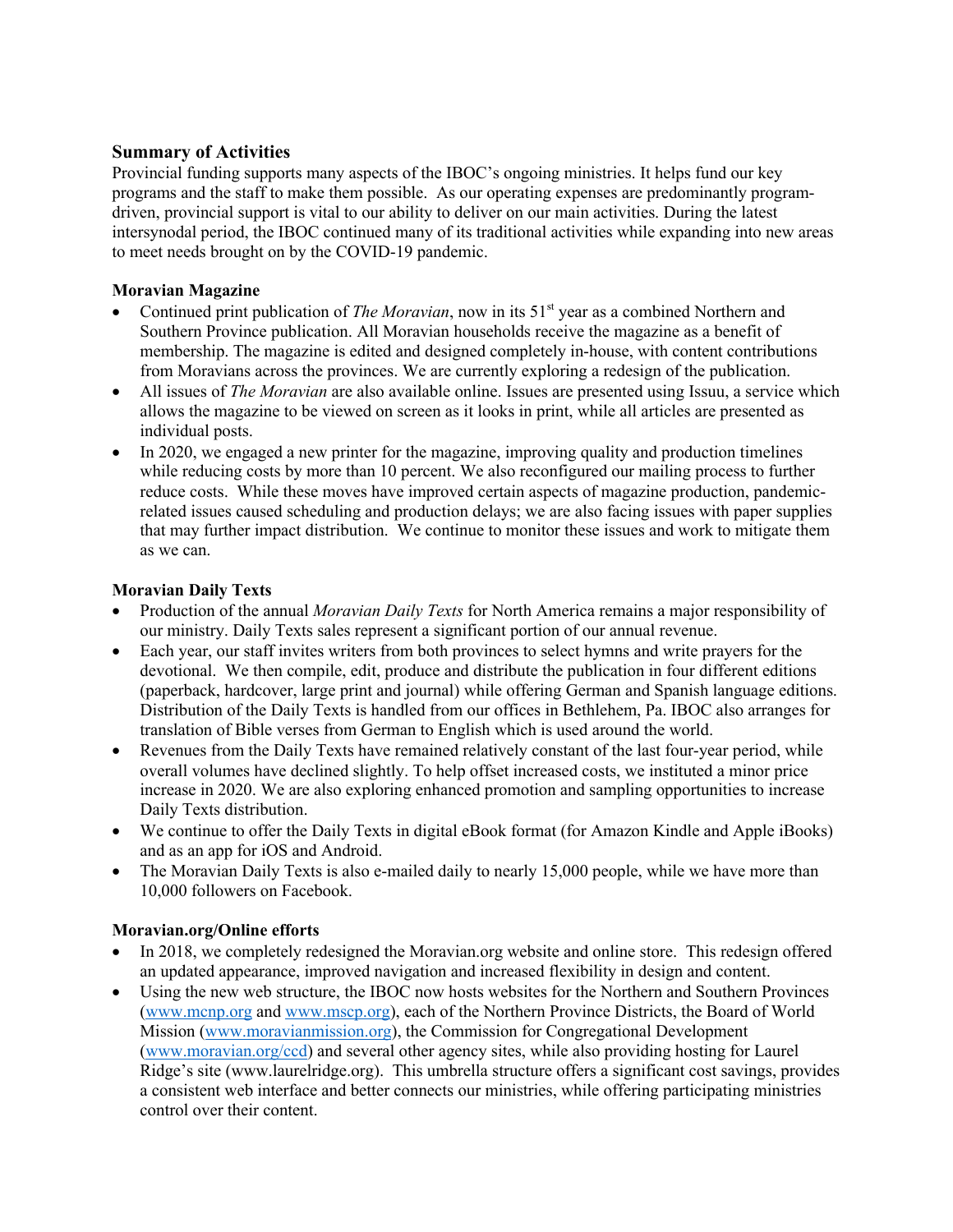• In 2020, working with a team from the Board of Cooperative Ministries, the Moravian Music Foundation, Moravian Church Without Walls and individuals from both provinces, we introduced a dedicated website, www.moravianchristmas.org, that provided extensive resources and materials to help individuals and congregations prepare Advent and Christmas celebrations during the pandemic. (see below under "Communications Resources" for more.)

### **Publications of the Moravian Church in America.**

- Developed and printed a new information brochure about the Moravian Church for congregational and community use; each congregation received a supply, with additional copies available for purchase.
- Working with the Interprovincial Faith & Order Commission, completed design and production of the new Moravian Catechism, with distribution to all congregations in 2021. In addition, at the request of the Southern Province PEC, we distributed a copy of the Catechism to each Moravian member household. We continue to make it available in print and electronic form through Moravian.org.
- Produced *Readings for Holy Week* Audio edition, a five-CD set of the spoken word and music of the Moravian Holy Week reading services. Initially designed for use by those unable to attend Readings services in person, the audio edition proved most useful during Holy Week of 2020 and 2021 when congregations limited in-person services.
- Continued to offer the weekly bulletin service to more than 80 congregations. With COVID-19, sales of our bulletin service offerings have decreased, but are beginning to rebound.
- Utilized digital short-run printing processes as a cost-effective method to keep several central titles in stock, including *All About Moravians, Becoming a Member, Foundations of Our Faith*, and *Park Benches*.
- Became U.S. distributor of *Our Moravian Treasures*, published by the Moravian Unity; we will reprint in the U.S. in 2022.
- Added five Moravian-themed titles from Penn State Press to our catalog to expand our educational offerings.
- Completed re-publication of the *Moravian Book of Worship Planning Manual* and *Graceful Steps*  resources.
- Edited, designed and produced annual study books for the Provincial Women's Board (total of seven since 2018).
- Introduced Moravian-themed face masks, coffee mugs, lapel pins, and other items to help generate revenue for our ministry. Also partnered with Board of World Mission to offer their Mission Coffee.
- Continued work on revisions to *Jesus Still Lead On: A Study Guide to the Covenant for Christian Living and Ground of the Unity.* Expected publication fall 2022.
- Developing several new resources for completion in 2022, including a collection of writing based on the Moravian lectionary and two essay collections by pastors. In addition, we will begin a review/revision process of key new member publications.

# **Communication Resources and Inter-ministry Collaboration**

IBOC played a central role in providing liturgical and music resources, communications consulting, technical expertise and other assistance to congregations and agencies facing the challenges of COVID-19.

- Provided electronic versions of key *Moravian Book of Worship* and other topical and seasonal liturgies for congregational use in developing virtual and alternative worship services.
- Identified and repurposed existing music recordings and produced new recordings of public domain liturgical and seasonal Moravian hymns.
- Provided images, slide backgrounds and other resources to help with online services.
- Provided technical and creative consultations with congregations and agencies learning new communication methods like Zoom, video/audio production and member outreach.